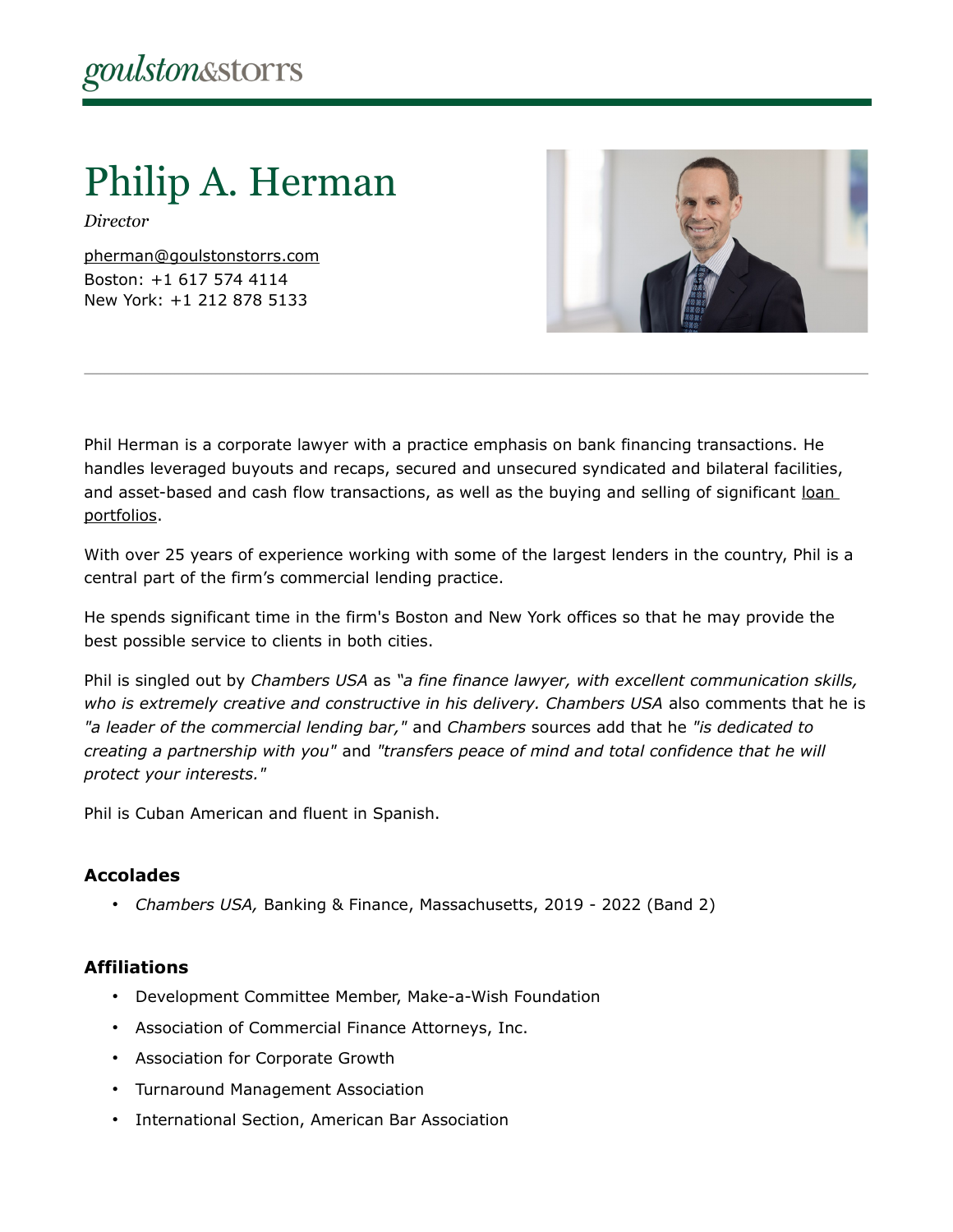# **Admissions**

- Massachusetts
- New York

# **Education**

- Williams College (B.A., *magna cum laude*, 1979) o Phi Beta Kappa
- Northeastern University School of Law (J.D., 1984)

# Representative Matters

#### **Abacus Finance and Thompson Street Refinancing of LifeSpan BioSciences, Inc.**

Congratulations to our client Abacus Finance in addition to Thompson Street Capital Partners on the successful refinancing of LifeSpan BioSciences, Inc.

#### **Abacus Finance and Mountaingate Done Deal**

Congratulations to our client Abacus Finance in addition to Mountaingate Capital on the successful leveraged buyout of BioDerm.

#### **Abacus Finance: Streamlined Legal Services Enable a Client's Competitive Advantage**

Abacus Finance was founded in 2011 by experienced commercial financiers with a unique vision. They sought to finance an under-served but important and growing group of borrowers – lower-tomiddle market pioneer enterprises backed by family capital or private equity sponsors. Their goal, as a senior lender in a range of sophisticated sponsor-backed leveraged recapitalizations and buyouts, was to provide these enterprises with \$10 – \$50 million in capital through senior secured debt and equity investments in a quick, custom, and cost-effective manner while minimizing risk.

#### [Full Case Study](https://www.goulstonstorrs.com/content/uploads/2020/10/Abacus-Case-Study-2.pdf)

# **Abacus Finance Recapitalization of 3PlayMedia**

Representation of Abacus Finance in addition to Riverside Partners on the successful recapitalization of 3PlayMedia.

# **Representation of Abacus Finance in Connection with Altus Capital Partners on the Senior Debt Financing of ChoiceSpine**

Representation of Abacus Finance in connection with Altus Capital Partners on the senior debt financing to back the acquisition of ChoiceSpine.

# **Abacus Finance Growth Recapitalization of The Phia Group**

Representation of Abacus Finance in addition to WestView Capital Partners in connection with the successful growth recapitalization of The Phia Group.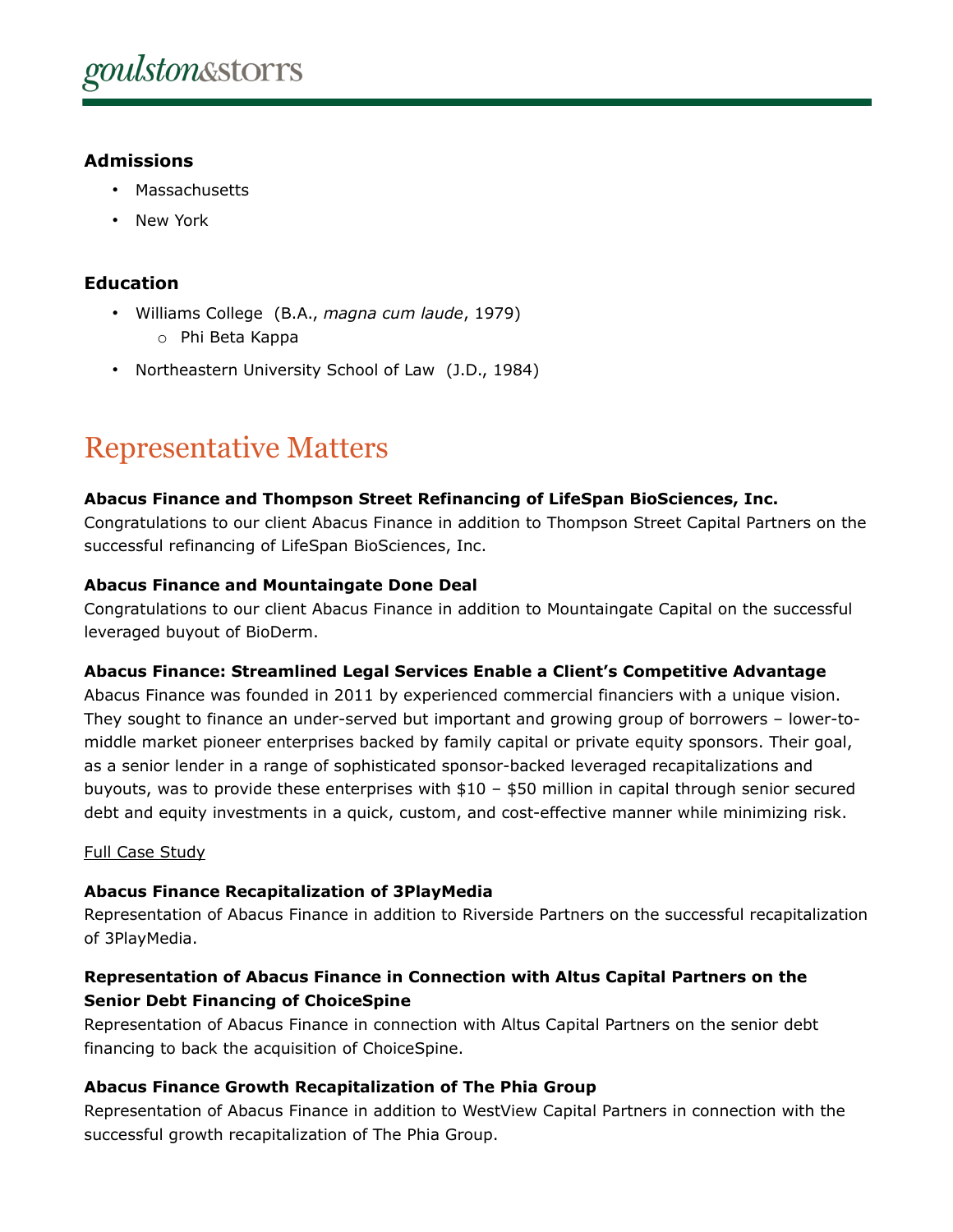#### **J.P. Morgan \$300M Senior Secured Credit Facility for Virtusa**

Representation of J.P. Morgan in connection with its \$300M Senior Secured Credit Facility for Virtusa - Accelerating Business Outcomes, to finance its acquisition of a public company in India, Polaris Consulting & Services Ltd.

# **Bank of America \$480M Loan Facility for Plastic Packaging Manufacturers & Suppliers**

Representation of Bank of America as collateral agent in a \$480M loan facility for one of the world's leading manufacturers and suppliers of plastic packaging products.

# **Bank of America Business Capital Cross-Border Asset-Based Facility**

Representation of Bank of America Business Capital in a cross-border asset-based facility to a U.S. manufacturer of specialty textiles and its U.K. subsidiary, and also in numerous workout situations.

# **Bank of America Middle-Market Groups Financings**

Representation of Bank of America's middle-market groups in financings for Green Mountain Coffee Roasters (\$135M), Celestial Seasonings (\$250M), Unicco Service Company (\$100M), Twin Rivers Technologies (\$70M), Unifirst Corporation (\$125M), Future Electronics (\$350M), Roche Bros. Supermarkets (\$58M), Nypro Inc. (\$250M), and Wilmar Industries (\$300M).

# **Bank of America's Restaurant Group Credit Facilities to Various Restaurant Chains**

Representation of Bank of America's Restaurant Group in credit facilities to various restaurant chains (including the acquisition financing of Garden Fresh Corporation, the financing of Applebee's New York and New Jersey franchise locations, and the financing of Rubio's and Mexican Restaurants).

# **Bank of America's Retail and Apparel Group Financings**

Representation of Bank of America's Retail and Apparel group in financings for Linens 'n Things (\$150M), Barnes & Noble, Inc. (\$745M), Lands' End (\$200M), Ross Stores, Inc. (\$600M), Brookstone (\$80M), GameStop (\$75M), and Claire's (\$60M).

# **JPMorgan Chase Bank Altra Holdings, Inc., \$300M Refinancing**

Counsel to JPMorgan Chase Bank as Administrative Agent in the senior secured, \$300M refinancing of the 2016 senior secured notes of Altra Holdings, Inc., a leading supplier of power transmission and motion control products.

# **State Street Bank \$1.6B Banking & Employee Business Transfer**

Representation of State Street Bank in the \$1.6B transfer of its banking and employee business to Citizens Bank; and USTrust in its purchase of a portfolio of BankBoston middle-market loans and its purchase of Sumitomo Bank's commercial loan portfolio; and Bank of America in the \$300M transfer of a portfolio of Term B and Term C Loans to its Flagship CLO.

# **Abacus \$1B+ Direct Lending Originations**

Representation of Abacus Finance in connection with surpassing \$1 Billion in direct lending originations to lower-middle market companies nationwide across 40 senior financing transactions since its launch in June 2011.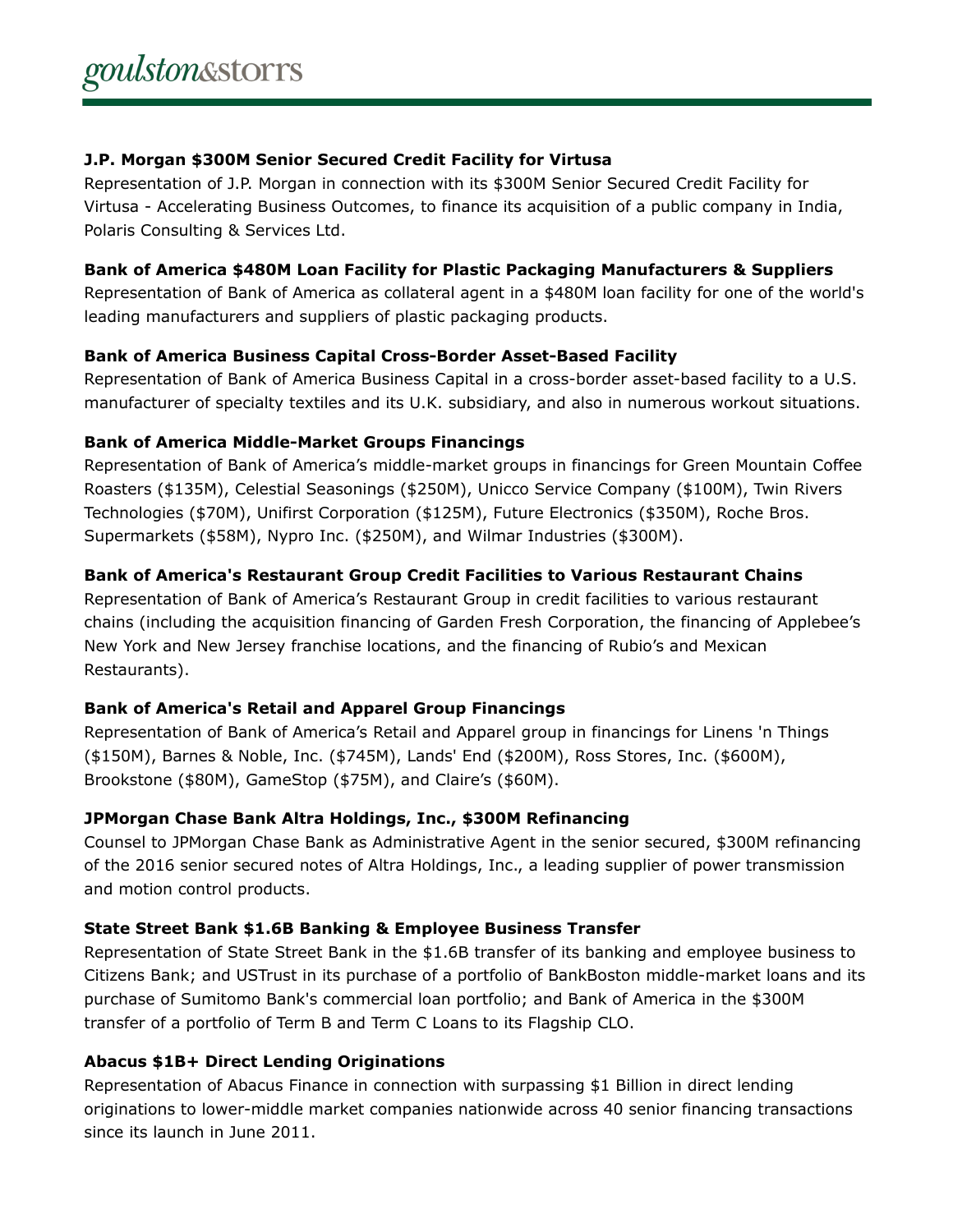#### **Abacus Atlus Capital Partners Financing**

Representation in connection with the financing of the acquisition and taking private of MGC Diagnostics.

#### **Abacus Branford Castle Partners Recapitalization**

Representation of Abacus Finance in connection with the successful recapitalization of Surface Preparation Technologies, LLC.

# **Abacus Lineage Capital Growth Investment**

Representation of Abacus Finance in connection with the successful growth investment in Diamond Mowers.

#### **Abacus Senior Debt Financings**

.

Representation of Abacus Finance in connection with senior debt financings for Boston-based sponsors.

# **Abacus Westview Capital Partners Recapitalization**

Representation of Abacus Financing in connection with the recapitalization of Park Place Technologies.

#### **Abacus Westview Capital Partners Recapitalization of Xtend Healthcare**

Representation of Abacus Finance in addition to Westview Capital Partners in connection with the recapitalization of Xtend Healthcare.

# **Bank of America \$350M Line of Credit for Canadian-Based Distributor**

Representation of Bank of America in a \$350M line of credit for a Canadian-based distributor of computer peripherals, with subsidiaries in more than 20 countries. This is one of numerous Canadian financings for which we have served as bank counsel, providing cross-border tax structuring and collateral advice.

# **Bank of America in Syndicated \$340M Credit Facility for Nypro, Inc.**

Counsel to Bank of America as Administrative Agent in a syndicated \$340M credit facility for Nypro, Inc., a global plastics leader. Related facilities were put in place for Nypro's Chinese, Dutch and Singapore subsidiaries.

# **Bank of America Syndicated \$125M Credit Facility for On Assignment**

Counsel to Bank of America as Administrative Agent in a syndicated \$125M credit facility for On Assignment, a leading global provider of temporary staffing professionals.

# **Bank of America Syndicated \$600M Credit Facility**

Counsel to Bank of America as Administrative Agent in a syndicated \$600M credit facility for Ross Stores, Inc., one of the nation's largest retailers.

# **Counsel to JPMorgan Chase as Administrative Agent in Syndicated \$550M Credit Facility**